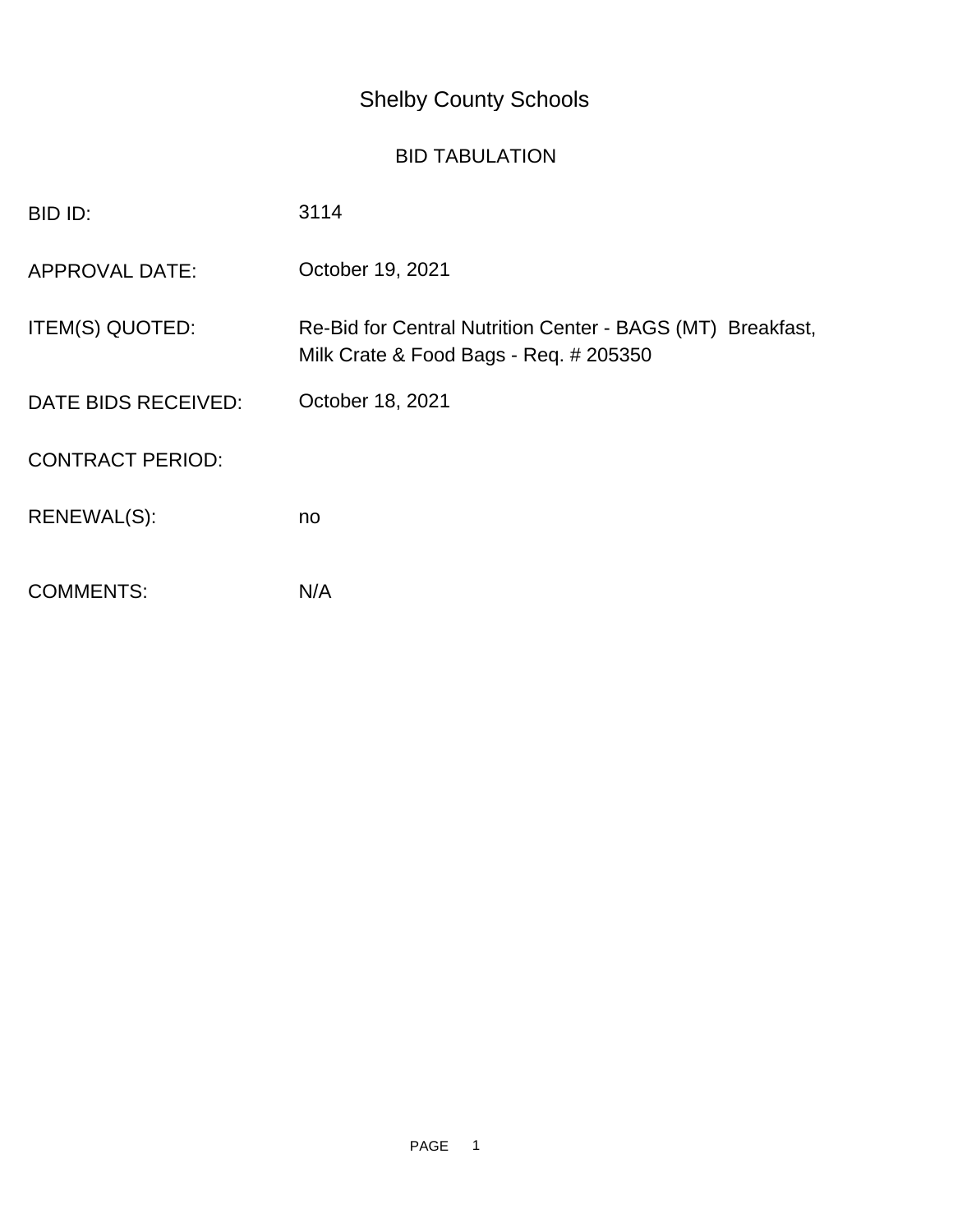## **Vendor Response Terms**

| Name<br>vendo.                                    | Terms<br>Response        | Terms<br>'avment<br>nonse |  |
|---------------------------------------------------|--------------------------|---------------------------|--|
| tedera.<br>equipment dealers.<br>$\mathbf{m}$<br> | $I\setminus I$ CDC<br>nг | INV<br>וחר<br>ה אור<br>ïΜ |  |

Norris Products Corporation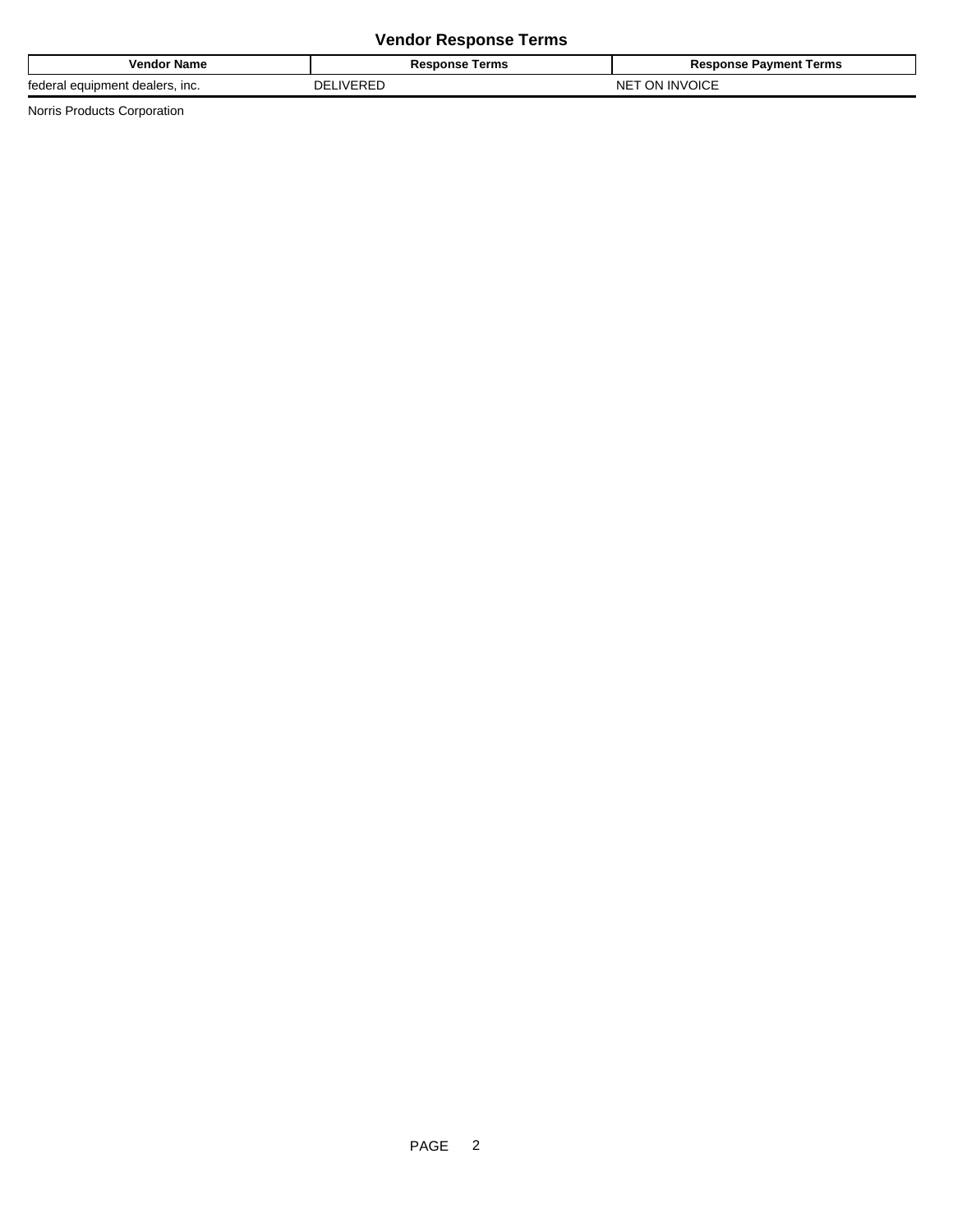| Size must be shown above. No other size is acceptable. 1 - 1.0000 Each Bag, Estimated Quantity - 250                                                                        | ITEM NO. 1 - Breakfast Bags Samples required. Please provide the approved brand and model and/or a comparable brand/model.<br>Sterno Mfg. Model # Delivery Large or approved equal. Bag to be 11/5" x 11.5" x 12". Insulation to be 1.3-1.5 lbs density per cubic<br>foot. The vinyl weight is to be 24 oz. and thickness is 0.8 mm. To have a zipper lid. The zipper is to be 7mm nylon coil. The liner is<br>to be seamless anti-bacterial and liner scrim is 9 x 9000 polyester, Color of bag is blue with black trim. Bag to have 1 (one) ID tag.                                                                                                                                                                                                                                          |                                    |
|-----------------------------------------------------------------------------------------------------------------------------------------------------------------------------|------------------------------------------------------------------------------------------------------------------------------------------------------------------------------------------------------------------------------------------------------------------------------------------------------------------------------------------------------------------------------------------------------------------------------------------------------------------------------------------------------------------------------------------------------------------------------------------------------------------------------------------------------------------------------------------------------------------------------------------------------------------------------------------------|------------------------------------|
| <b>VENDOR NAME</b><br>federal equipment dealers, inc.<br><b>VENDOR REFERENCE NUMBER:</b><br><b>RESPONSE ITEM PAYMENT TERMS:</b><br><b>RESPONSE ITEM NOTES:</b><br>delivered | <b>ITEM MANUFACTURER &amp; PART NUMBER</b><br>Sterno or Equal #breakfast bag 12x12<br>SCS3114a<br>net on invoice                                                                                                                                                                                                                                                                                                                                                                                                                                                                                                                                                                                                                                                                               | UNIT PRICE (\$)<br>40.0500*        |
|                                                                                                                                                                             | ITEM NO. 2 - Fast Break Bag Samples required. Please provide the approved brand and model and/or a comparable brand/model.<br>Sterno Mfg. Model # FB or approved equal. Bag to be 16" x 16" x 6". Insulation to be 1.3-1.5 lbs density per cubic foot. The vinyl<br>weight is to be 24 oz. and thickness is 0.8 mm. To have a zipper lid. The zipper is to be 7mm nylon coil. The liner is to be<br>seamless anti-bacterial and liner scrim is 9 x 9000 polyester, Color of bag is blue with black trim. Each bag is to have 1 (one) ID<br>tag. 1.25" x 1.0". Each bag is to have 1 1/2" polyester strap with double stitched heavy duty Velcro. Color of bag is red with black<br>trim. Size must be shown above. No other size is acceptable. 1 - 1.0000 Each Bag, Estimated Quantity - 250  |                                    |
| <b>VENDOR NAME</b><br>federal equipment dealers, inc.<br><b>VENDOR REFERENCE NUMBER:</b><br><b>RESPONSE ITEM PAYMENT TERMS:</b>                                             | <b>ITEM MANUFACTURER &amp; PART NUMBER</b><br>STERNO ##FB<br>SCS3114b<br><b>NET ON INVOICE</b>                                                                                                                                                                                                                                                                                                                                                                                                                                                                                                                                                                                                                                                                                                 | <b>UNIT PRICE (\$)</b><br>55.4600* |
| <b>RESPONSE ITEM NOTES:</b><br>DELEVERED                                                                                                                                    |                                                                                                                                                                                                                                                                                                                                                                                                                                                                                                                                                                                                                                                                                                                                                                                                |                                    |
| Norris Products Corporation<br><b>VENDOR REFERENCE NUMBER:</b><br><b>RESPONSE ITEM PAYMENT TERMS:</b>                                                                       | Norris Products #C-BIC-Green-X<br>C-BIC-Green-X<br><b>Net 30</b>                                                                                                                                                                                                                                                                                                                                                                                                                                                                                                                                                                                                                                                                                                                               | 59.0000                            |
| <b>Estimated Quantity - 250</b>                                                                                                                                             | ITEM NO. 3 - Milk Crate Size Insulated Bag Samples required. Please provide the approved brand and model and/or a comparable<br>brand/model. Sterno Mfg. Model #MB or approved equal. Bag to be 15.5" x 15.5" x 14". Each bag to have 8.75" x 7.75<br>dispensing lid on bag lid. No flap necessary. This includes 1.3 lbs. density insulation. Each bag has .01828 super double polish<br>clear with UV window. Bag to have travel straps. Insulation to be 1.3-1.5 density per cubic foot. Vinyl weight is 24 oz. and is<br>.08mm thickness. Each bag has 1 (one) ID tag. 1.25' x 1.0. Zipper is 7mm nylon coil. Liner is to be 9 x 9000 polyester seamless<br>anti-bacterial. Color to be black with black trim. Size must be shown above. No other size is acceptable. 1 - 1.0000 Each Bag, |                                    |
| <b>VENDOR NAME</b><br>Norris Products Corporation<br><b>VENDOR REFERENCE NUMBER:</b><br><b>RESPONSE ITEM PAYMENT TERMS:</b>                                                 | <b>ITEM MANUFACTURER &amp; PART NUMBER</b><br>Norris Products #C-BIC-Blue-X<br>C-BIC-Blue-X<br>Net 30                                                                                                                                                                                                                                                                                                                                                                                                                                                                                                                                                                                                                                                                                          | <b>UNIT PRICE (\$)</b><br>71.0000* |
| federal equipment dealers, inc.<br><b>VENDOR REFERENCE NUMBER:</b><br><b>RESPONSE ITEM PAYMENT TERMS:</b>                                                                   | Sterno #MB<br>SCS3114c<br>net on invoice                                                                                                                                                                                                                                                                                                                                                                                                                                                                                                                                                                                                                                                                                                                                                       | 85.4000                            |
| <b>RESPONSE ITEM NOTES:</b><br>delivered                                                                                                                                    |                                                                                                                                                                                                                                                                                                                                                                                                                                                                                                                                                                                                                                                                                                                                                                                                |                                    |